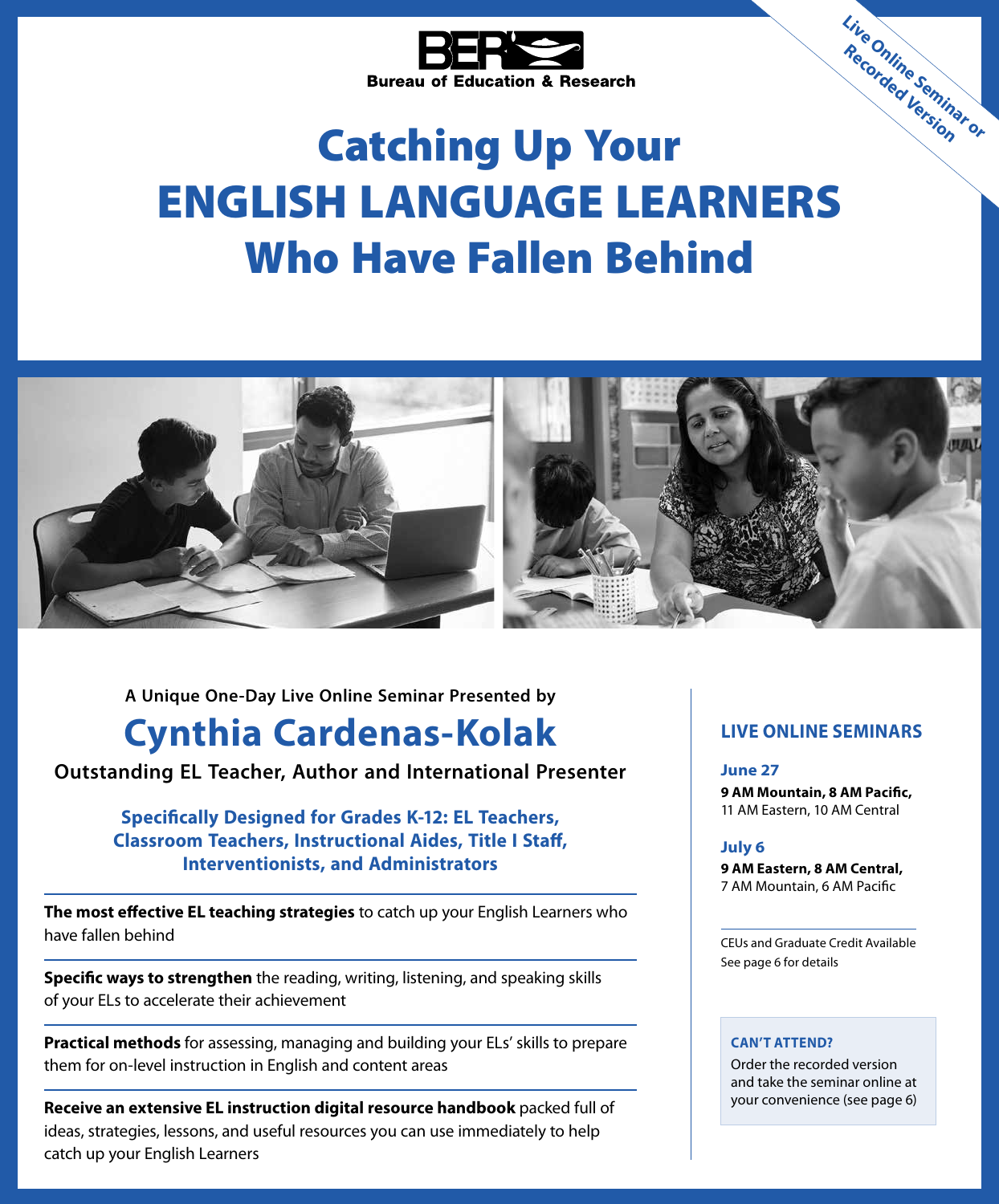## **Ten Key Benefits of Attending**

"Very informative. Cynthia was dynamic and engaging. I learned many strategies I will implement with my students."

**– KIM MUSGNUG, ESL TEACHER**



#### **Who Should Attend**

Grades K-12: EL Teachers, Classroom Teachers, Instructional Aides, Title I Staff, Interventionists, and Administrators

#### **1. Help Your English Learners (ELs) Who Have Fallen Behind to Catch Up**

How to accelerate the learning of your ELs … Expand your personal repertoire of teaching tools to help your ELs who have fallen behind to catch up

#### **2. Lessen Your English Learners' COVID Gap**

Catch up your ELs' skills development … Lessen the COVID gap with timesaving, easy-to-use techniques perfect for ELs

#### **3. Increase Oral Language and Academic Vocabulary Development**

Engage your ELs in instructional conversations that will accelerate their academic language development in English and the content areas … Increase active student participation and engagement

#### **4. Employ Research-Based Accelerated Learning Methods**

Learn how to accelerate second language acquisition through proven, motivating and fun techniques … Enhance and advance the knowledge and skills of your EL students who have fallen behind

#### **5. Help Your ELs Make Greater Gains in Their Academic Achievement**

Discover easy-to-incorporate strategies designed to strengthen the impact of your instructional practices to help ELs excel

#### **6. Keep Your ELs Engaged and Actively Participating**

Explore practical and teacher-friendly ideas to engage your ELs and to get and keep them actively participating in your lessons and their learning

#### **7. Provide Social and Emotional Support for ELs Most Impacted by COVID**

Incorporate practical strategies for supporting the social and emotional needs of ELs who have suffered trauma, are anxious or simply need a little more encouragement and understanding

#### **8. Target Your Instruction to Meet the Varied Needs of Your ELs**

Ensure your ELs receive the focused instruction they need to make rapid learning progress … Target your instruction to individual needs through small group instruction, learning centers, workstations, and more!

#### **9. Make Content as Comprehensible and Accessible as Possible for Your ELs**

Discover ways to build in supports to scaffold ELs at varied levels of language proficiency … Encourage your ELs to take linguistic risks while practicing the English language in your program and across content areas

#### **10. Receive an Extensive EL Instruction Digital Handbook**

You will receive a comprehensive EL digital resource handbook full of ideas, strategies, lessons, and useful resources you can immediately use in your instruction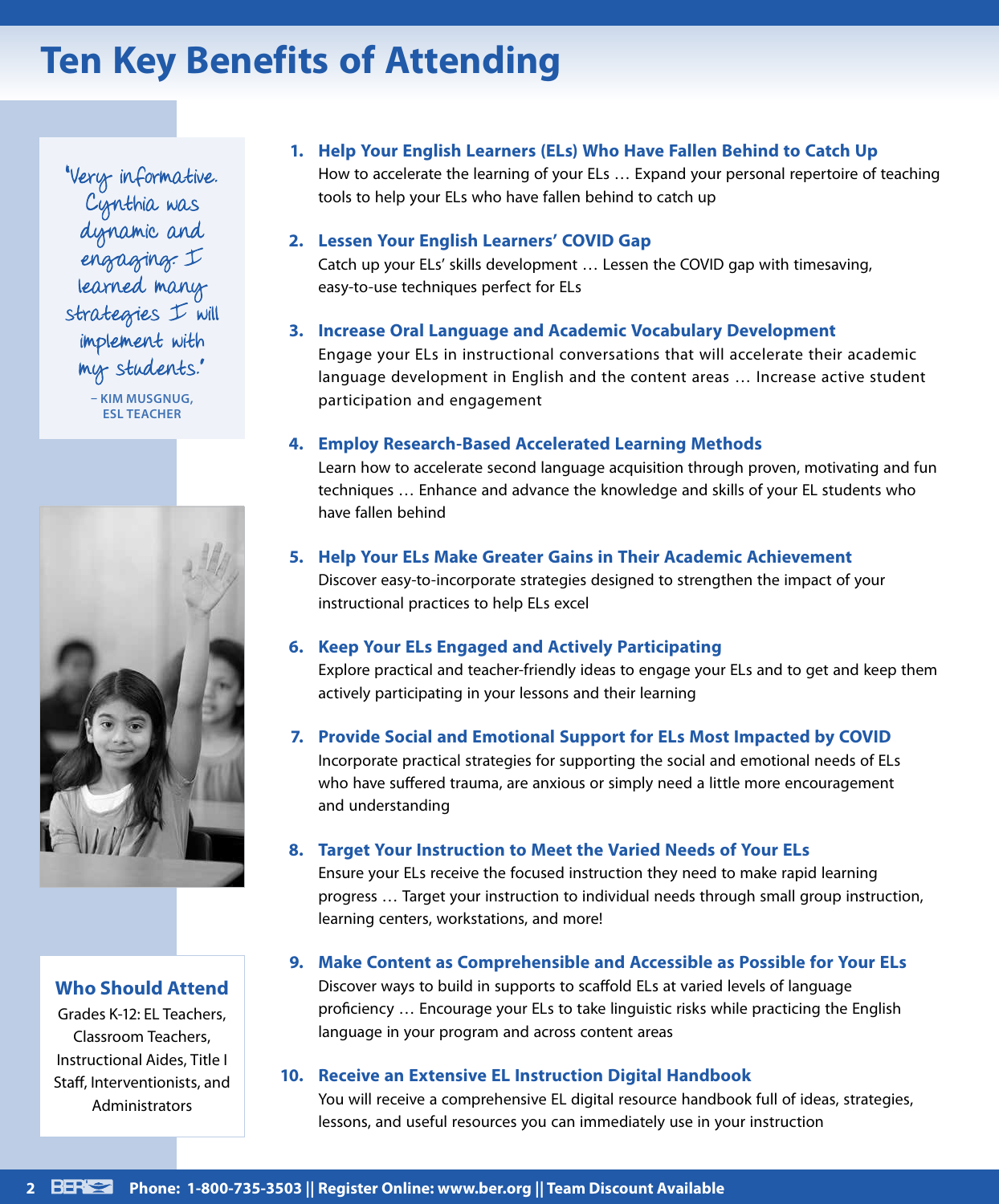## **Outstanding Strategies You Can Use Immediately**

### **What You Will Learn ...**

- **• Innovative instructional strategies** to catch up your English Learners (ELs) who have fallen behind
- **•** Accelerated learning methods and strategies to **optimize opportunities for academic growth and achievement of ELs**
- **•** Effective ways to optimally **support ELs who struggle or have learning disabilities**
- **• How to increase motivation and time-on-task** to help ELs make strong academic gains in English and the content areas
- **• Exciting, hands-on, and engaging ways** to enhance your current lessons to catch up ELs who have fallen behind
- **• High-impact strategies** to help accelerate your ELs' content area knowledge and skill acquisition
- **•** How to **effectively help support the social and emotional** needs of ELs who have fallen behind
- **•** Strategies to **create a language and text-rich environment** to support ELs' learning and development
- **•** Ways to **scaffold and differentiate your instruction** to best meet the needs of your ELs
- **• Ideas, Ideas, Ideas**  outstanding strategies for increasing ELs' achievement and motivation, ways to best address multiple languages and academic levels in a group or classroom, and strategies to maximize the effectiveness of small group targeted instruction





"One of the most engaging and informative professional development opportunities I've attended, with tons of techniques I'm excited to apply."

**– GERARD HUDAK, TEACHER**

### **Practical Ideas and Strategies**

Are you looking for the best ways to provide targeted, engaging EL instruction in the face of a growing gap in your ELs' academic achievement due to COVID-19? Are you searching for ways to help catch up English Learners who have fallen behind? If so, you won't want to miss this seminar by outstanding EL teacher, **CYNTHIA CARDENAS-KOLAK**. The focus of this seminar is on the most effective, cutting-edge instructional strategies specifically for helping catch up English Learners who have fallen behind. Learn how to provide the instructional supports necessary to meet each of your ELs right where they are and to accelerate their progress. Discover an array of strategies for targeting your instruction to meet the varied needs of your ELs who have fallen behind. **Armed with an extensive digital resource handbook and an effective instructional game plan, you will leave this seminar with a renewed desire to make a marked difference in the lives of your English Learners.**

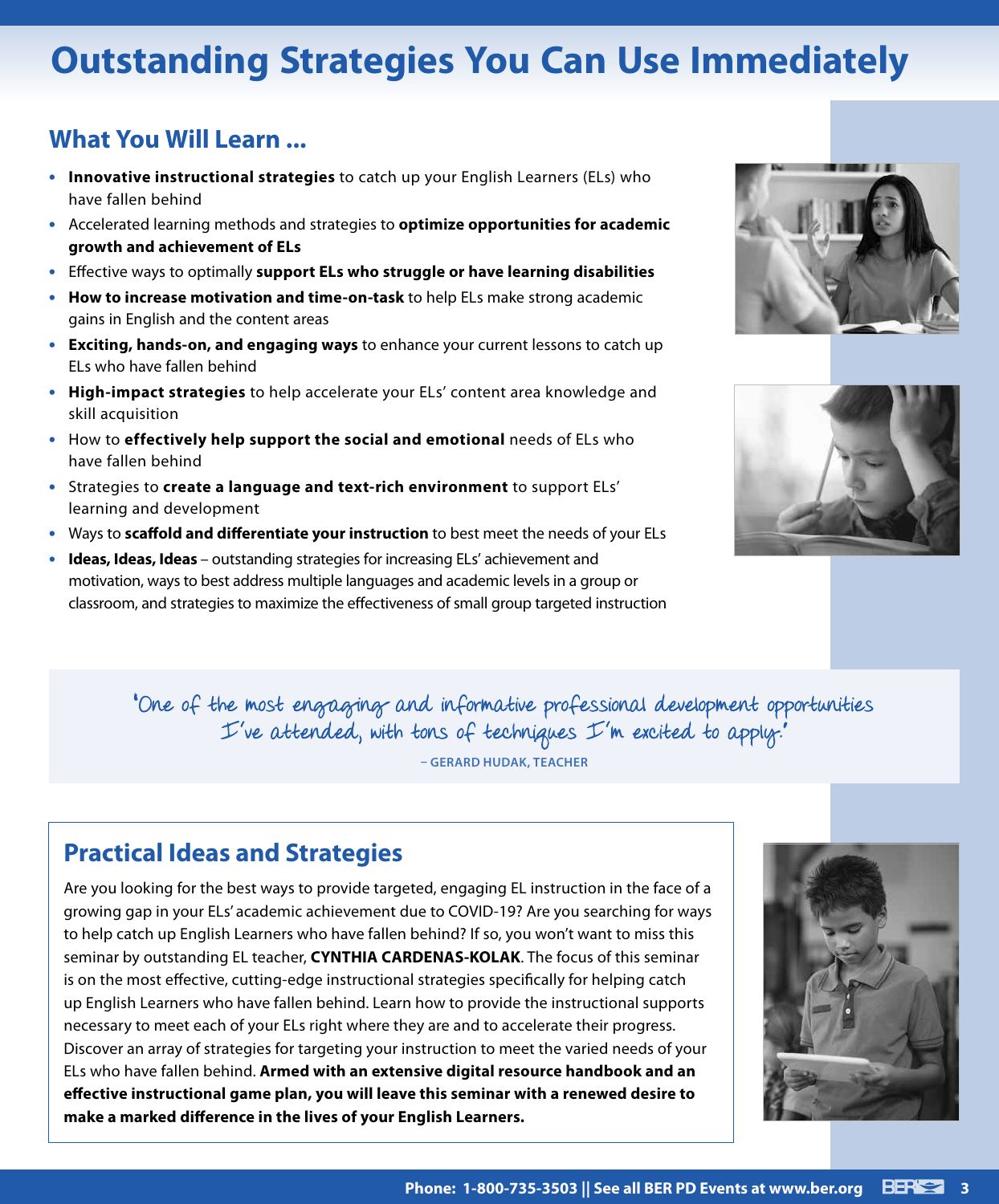## **A Message From Seminar Leader, Cynthia Cardenas-Kolak**



### **Uniquely Qualified Instructor**

#### **CYNTHIA CARDENAS-KOLAK**

is an internationally recognized EL teacher, author and trainer of trainers with over 30 years of experience working in public and private schools. She has worked collaboratively with district, state and national entities to strengthen programs and instruction for English Learners. An exceptional presenter, she is best known for her engaging approach to sharing research-based, practical and proven methods and strategies. She has a wealth of EL-proven strategies to help you catch up your ELs who have fallen behind. Cynthia is the author of *The VESTED Instructional Approach: Balanced Instruction for Diverse Learners* and *Vocabulary in 3-D: A Practical Guide to Help Kids Use Academic Language in Everyday Conversation*. She is also the author of *Catching Up Your ENGLISH LANGUAGE LEARNERS Who Have Fallen Behind*, the extensive digital resource handbook you will receive at the seminar.

Dear Colleague:

We have immense power to impact future generations! We have the power to change the world by being exemplary role models and to shape the lives of our English Learners (ELs)! And yet we are facing challenges like never before as we grapple with growing gaps in our ELs' academic achievement due to COVID-19. So, what can we do about it? How can we help catch up our English Learners who have fallen behind?

I have designed this seminar expressly to share my most impactful teaching tools to help you catch up ELs who have fallen behind. No matter your current teaching situation and configuration you will experience and learn highly effective and easy-to-implement strategies to help your English Learners make the necessary gains to keep up with the rest of their grade level peers.

I have packaged my richest experiences as an EL teacher and coach, and my sharpest and most effective instructional practices for you here in this seminar. My goal is that you leave with a number of terrific new strategies that will work best for you as you assist ELs who have fallen behind, helping them to be more successful in school and in life.

I look forward to showcasing practical ways to address the varied needs of your ELs and to accelerate their progress. I want to empower both you and your English Learners to not merely survive, but to thrive despite the challenges posed by COVID-19!

Sincerely,

Cynthia Cardenas-Kolck

Cynthia Cardenas-Kolak, EdD

**P.S. I guarantee you will leave my seminar with many outstanding strategies you can use to catch up ELs across all grade levels and content areas and to address their affective, linguistic, and cognitive needs!**

"I have designed this live online seminar expressly to share my most impactful teaching tools to help you catch up English Learners who have fallen behind."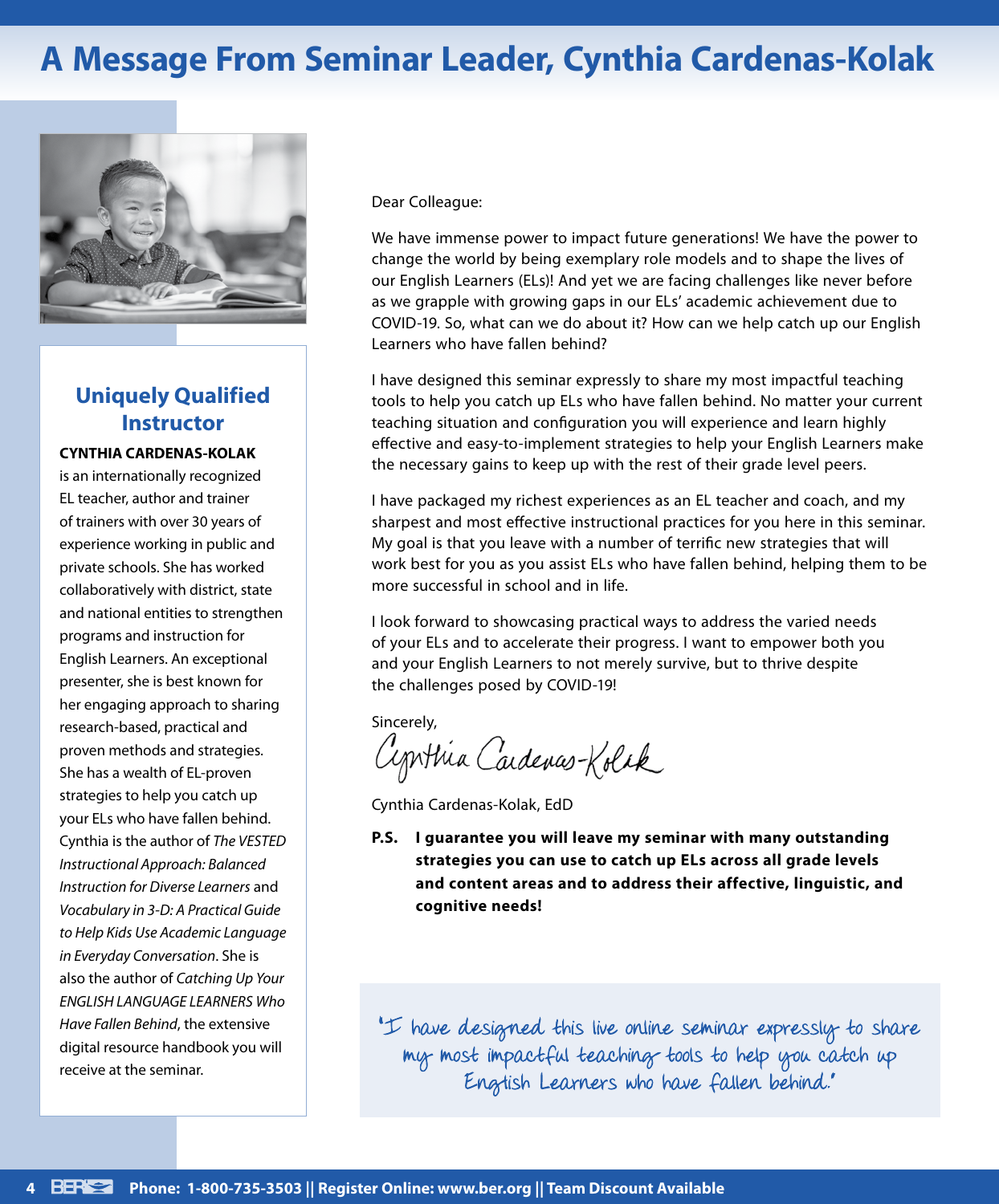## **What Your Colleagues Say About Cynthia Cardenas-Kolak**

*"Wonderful seminar. Cynthia was very informative, inspirational and extremely motivating."* **Mary Fernandes, Teacher**

*"Cynthia was highly engaging and provided excellent modeling of lessons and ideas!"*

**Michelle Romano, Teacher**

*"Cynthia made the day interactive and engaging! She was fun, relatable and interesting to learn from. I am very glad I attended this seminar and will definitely be using these strategies with my students."* **Jennifer Acuna, ESL Teacher**

*"Thank you!! Great strategies and perspective. I appreciated Cynthia's high energy level."*

**L. Francohno, ESL/EL Teacher**

*"Cynthia was very knowledgeable. I loved that her vocabulary strategies were excellent and very practical."* **Jessica Ruskoski, ESL Teacher**



*"Great seminar with a lot of useful and practical tools!"* **Daniel Miller, ELL Teacher**

*"I really enjoyed this seminar and I learned a lot of new tools for helping my English Learners!"* **Hally Cohen, Teacher**

*"Great presentation – I really enjoyed it! Many strategies I am taking back to my classroom!"* **Edgar Ortega, ESL Teacher**

*"This was a wonderful seminar. I enjoyed all of the ideas and strategies Cindy shared and I'm excited to implement them with my students!"* **Jennifer Fallin, Teacher**

*"Cindy was terrific in sharing her vast knowledge and strategies for teaching and helping English Learners."* **Katarzyna Liu, ESL Teacher**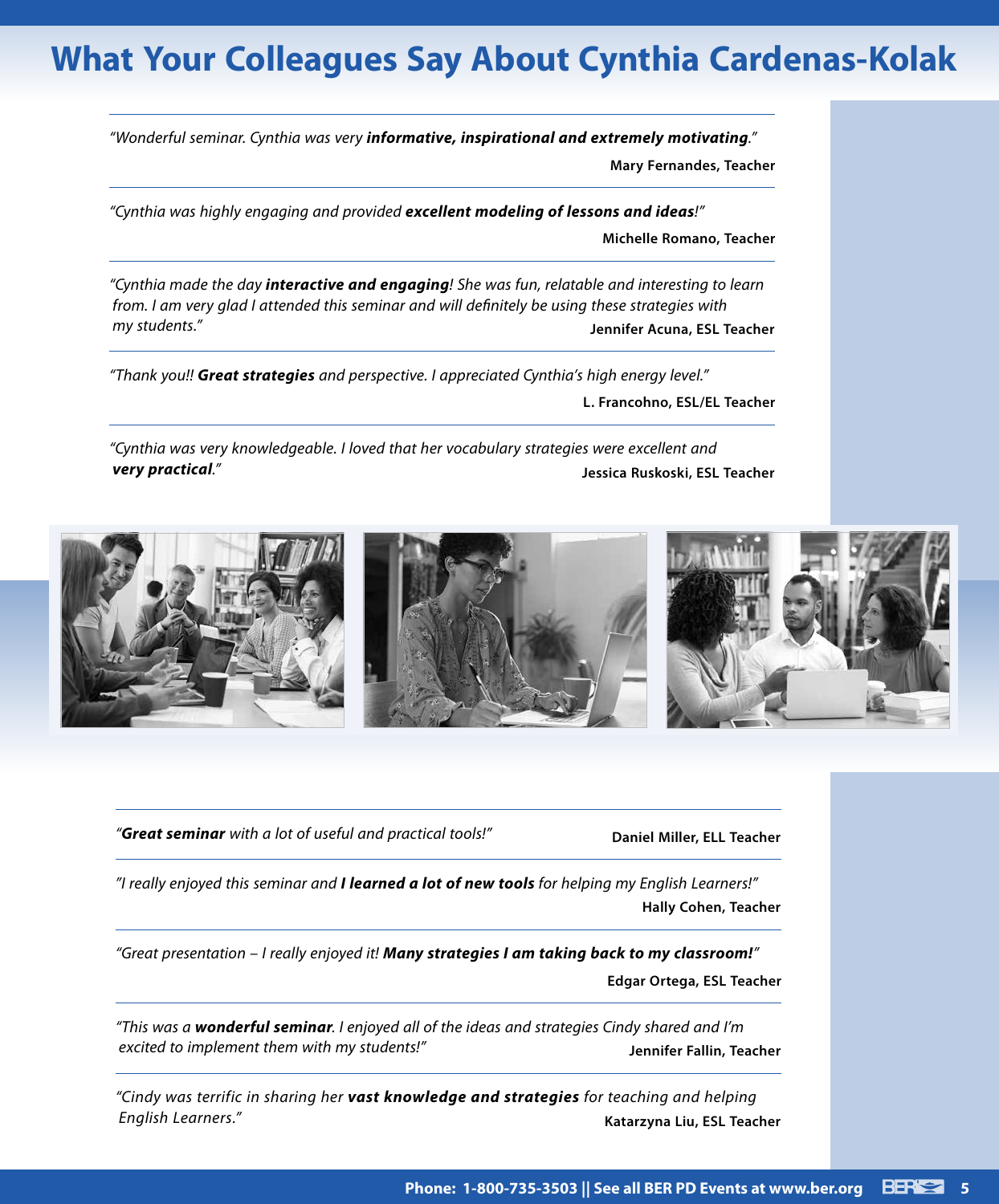## **Special Benefits of Attending**



"Fantastic workshop! The strategies Cynthia presented can be used in all types of ESL instruction and with all grade levels and proficiencies. I'll definitely be able to use them with my students."

**- ALFIE MANNINO,** 

### **On-Site Training**

Most BER seminars can be brought to your school or district in-person or online. See the options at www.ber.org/onsite or call 877-857-8964 to speak to one of our On-Site Training Consultants.

#### **Extensive EL Instruction Digital Resource Handbook**

You will receive an extensive digital resource handbook giving you access to countless strategies. The handbook includes:

- Dozens of powerful strategies to help ELs get the most out of your lessons and catch up with grade-level peers
- Effective ideas for engaging students to maximize learning success
- Numerous strategies for supporting the cognitive, social and emotional needs of ELs
- Many helpful outlines, checklists and lesson planning tools to enhance your effectiveness
- Fun and innovative approaches to accelerate language acquisition and content area learning, and to make the most of your instructional time

#### **Share Ideas with Other Educators**

This seminar provides a wonderful opportunity for participants to share ideas with other educators interested in catching up English Learners who have fallen behind.

#### **Consultation Available**

Cynthia Cardenas-Kolak will be available to answer your specific questions and the unique needs of your own program.

#### **Meet Inservice Requirements / Earn State CEUs**

Participants of Live Online Seminars and those completing the Recorded Version online can receive a certificate of participation that may be used to verify five continuing education hours. For details about state CEUs available, visit www.ber.org/ceus

#### **Earn One to Four Graduate Semester Credits**



Up to four graduate level professional development University of Massachusetts credits are available with an additional fee and completion Global Anonprofi of follow up practicum activities. Details for direct

enrollment with University of Massachusetts Global, will be available at this program.

### **SPANISH/ESL TEACHER Can't Attend?**

### **Other Professional Development Options:**

#### **Recorded Version of the Seminar**

A video recorded version of this seminar will be available to take online at your convenience. You'll have access to the entire course and to the extensive digital resource handbook. Optional CEUs and graduate credit available. To enroll, see registration form on page 7.

#### **DA Related On-Demand Online Courses**

Related On Demand Video-Based Online Learning courses, *Increase and Accelerate Your ELL Students' Learning and Success in School,* for Grades K-6, and *Maximizing the Active Participation and Language Learning of ELL Students Using Read Aloud, Shared Reading and Word Work,* for Grades K-5, are available for immediate registration. To enroll, visit www.ber.org/online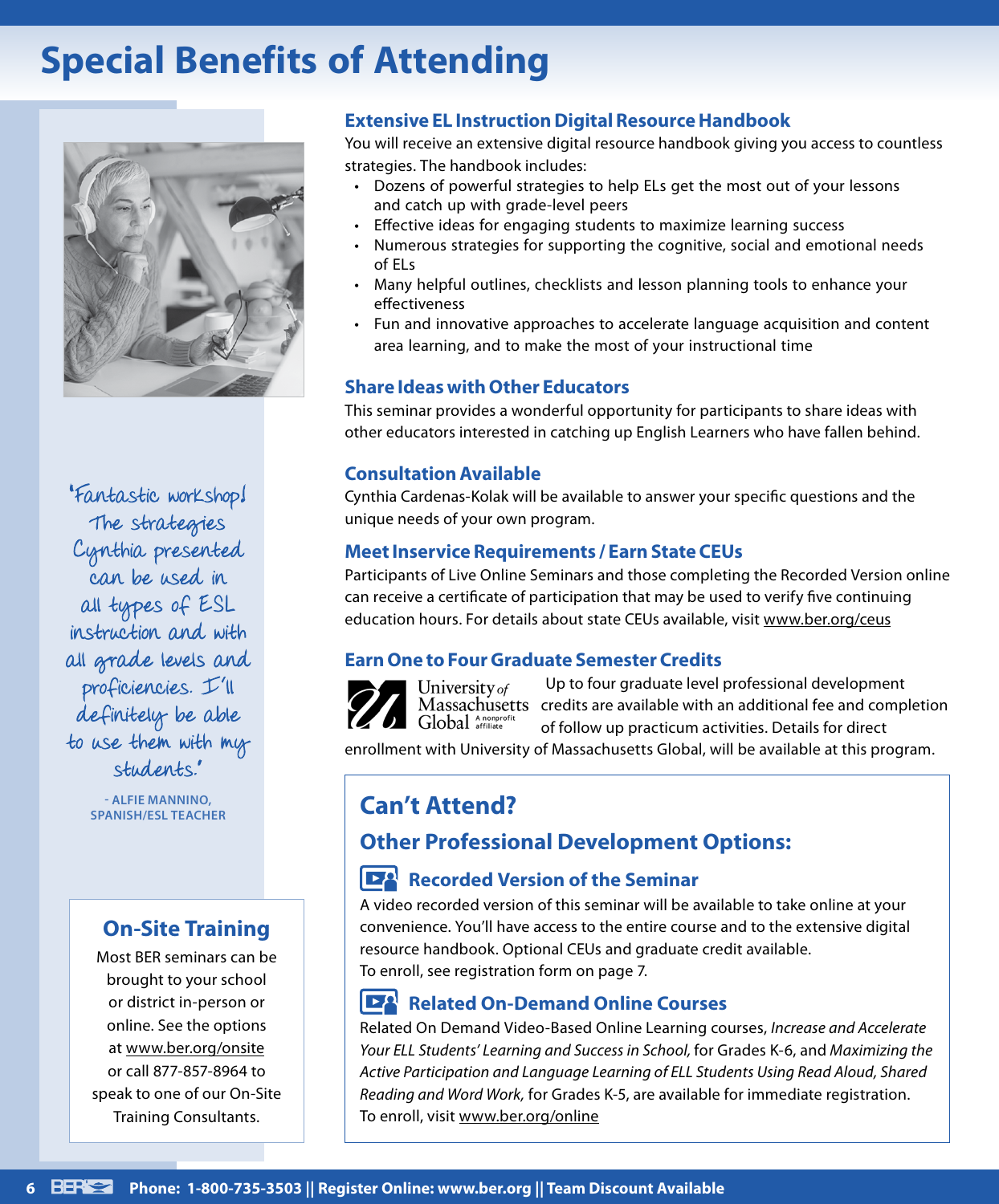## Catching Up Your ENGLISH LANGUAGE LEARNERS Who Have Fallen Behind

| $-or -$<br>□                                                                       |                                                    | 2. Live Online: July 6, 2022 (Start time: 9 AM Eastern, 8 AM Central)<br>3. I'd like to order the recorded version of this seminar             |  |
|------------------------------------------------------------------------------------|----------------------------------------------------|------------------------------------------------------------------------------------------------------------------------------------------------|--|
| <b>FIRST NAME</b>                                                                  | M.I.                                               | <b>LAST NAME</b>                                                                                                                               |  |
|                                                                                    |                                                    |                                                                                                                                                |  |
| POSITION, SUBJECT TAUGHT                                                           | <b>GRADE LEVEL</b>                                 |                                                                                                                                                |  |
| SEMINAR NUMBER:                                                                    |                                                    | (Please see list above)                                                                                                                        |  |
|                                                                                    | List additional registrants on a copy of this form |                                                                                                                                                |  |
| <b>SCHOOL NAME</b>                                                                 |                                                    |                                                                                                                                                |  |
| SCHOOL MAILING ADDRESS                                                             |                                                    |                                                                                                                                                |  |
|                                                                                    |                                                    |                                                                                                                                                |  |
| <b>CITY &amp; STATE</b>                                                            |                                                    | ZIP CODE                                                                                                                                       |  |
| <b>SCHOOL PHONE NUMBER</b>                                                         |                                                    | <b>HOME PHONE NUMBER</b>                                                                                                                       |  |
| €<br>$\lambda$                                                                     | €                                                  | $\mathcal{E}$                                                                                                                                  |  |
|                                                                                    |                                                    |                                                                                                                                                |  |
|                                                                                    |                                                    | Registration confirmations and login details are sent via e-mail                                                                               |  |
| E-MAIL ADDRESS (REQUIRED FOR EACH REGISTRANT)                                      |                                                    |                                                                                                                                                |  |
| HOME MAILING ADDRESS                                                               |                                                    |                                                                                                                                                |  |
|                                                                                    |                                                    |                                                                                                                                                |  |
| <b>CITY &amp; STATE</b>                                                            |                                                    | ZIP CODE                                                                                                                                       |  |
|                                                                                    |                                                    |                                                                                                                                                |  |
|                                                                                    |                                                    | <b>IMPORTANT - PRIORITY ID CODE: EECC2M1</b>                                                                                                   |  |
|                                                                                    | The registration fee is \$279 per person,          | <b>METHOD OF PAYMENT - Team Discount Available</b>                                                                                             |  |
|                                                                                    |                                                    | for teams of three or more registering at the same time, the fee is \$259<br>per person. Payment is due prior to the program. No cash, please. |  |
| $\Box$ A check (payable to <b>Bureau of Education &amp; Research</b> ) is attached |                                                    |                                                                                                                                                |  |
| $\Box$ A purchase order is attached, P.O. # $\Box$                                 |                                                    | (Be sure to include priority ID code on the P.O.)                                                                                              |  |
|                                                                                    |                                                    | $\square$ Discover                                                                                                                             |  |
| $\Box$ Charge my:                                                                  | □ MasterCard<br>$\Box$ VISA                        |                                                                                                                                                |  |
| Account #                                                                          |                                                    | <b>Exp. Date:</b><br>MO/YR                                                                                                                     |  |

 $P$ lease print name as it appears on card Signature (required for credit card purchases)

#### **FASY WAYS TO REGISTER:**

| <b>REGISTER ONLINE at: www.ber.org</b>                                                                                        |
|-------------------------------------------------------------------------------------------------------------------------------|
| <b>EMAIL this form to: register@ber.org</b>                                                                                   |
| PHONE toll-free: 1-800-735-3503<br>(Weekdays 5:30 am - 4:00 pm Pacific Time)                                                  |
| FAX this form to: 1-425-453-1134                                                                                              |
| <b>MAIL this form to: Bureau of Education &amp; Research</b><br>915 118th Avenue SE . PO Box 96068<br>Bellevue, WA 98009-9668 |

#### **Program Hours**

e Online Seminars are scheduled 9:00 AM - 3:30 PM or 8:00 AM - 2:30 PM time zone indicated. Check in 15 minutes prior. Registrants will be sent information by email four days before their Live Online Seminar.

egistration fee is \$279 per person, \$259 per person for groups of or more registering at the same time. Call us at 1-800-735-3503 roups of ten or more. Payment is due prior to the program.

ncludes seminar registration, a certificate of participation and tensive digital resource handbook. The fee is the same for Online Seminars or Recorded Seminars.

#### **Cancellation/Substitutions**

of your paid registration fee will be refunded if you can't attend otify us at least 10 days before the seminar. Late cancellations prior to the event date will be refunded less a \$15 service fee. itutions may be made at any time without charge.

#### **Program Guarantee**

and behind the high quality of our programs by providing the ving unconditional guarantee: If you are not satisfied with this am, we'll give you a 100% refund of your registration fee.

#### **Further Questions**

the Bureau of Education & Research (800) 735-3503 or visit nline at www.ber.org. The Bureau is North America's leading enter of PD training for professional educators. Programs ased on sound research, are highly practical in content and stently receive excellent evaluations.



ECC2M1 © 2022 Bureau of Education & Research. All rights reserved.